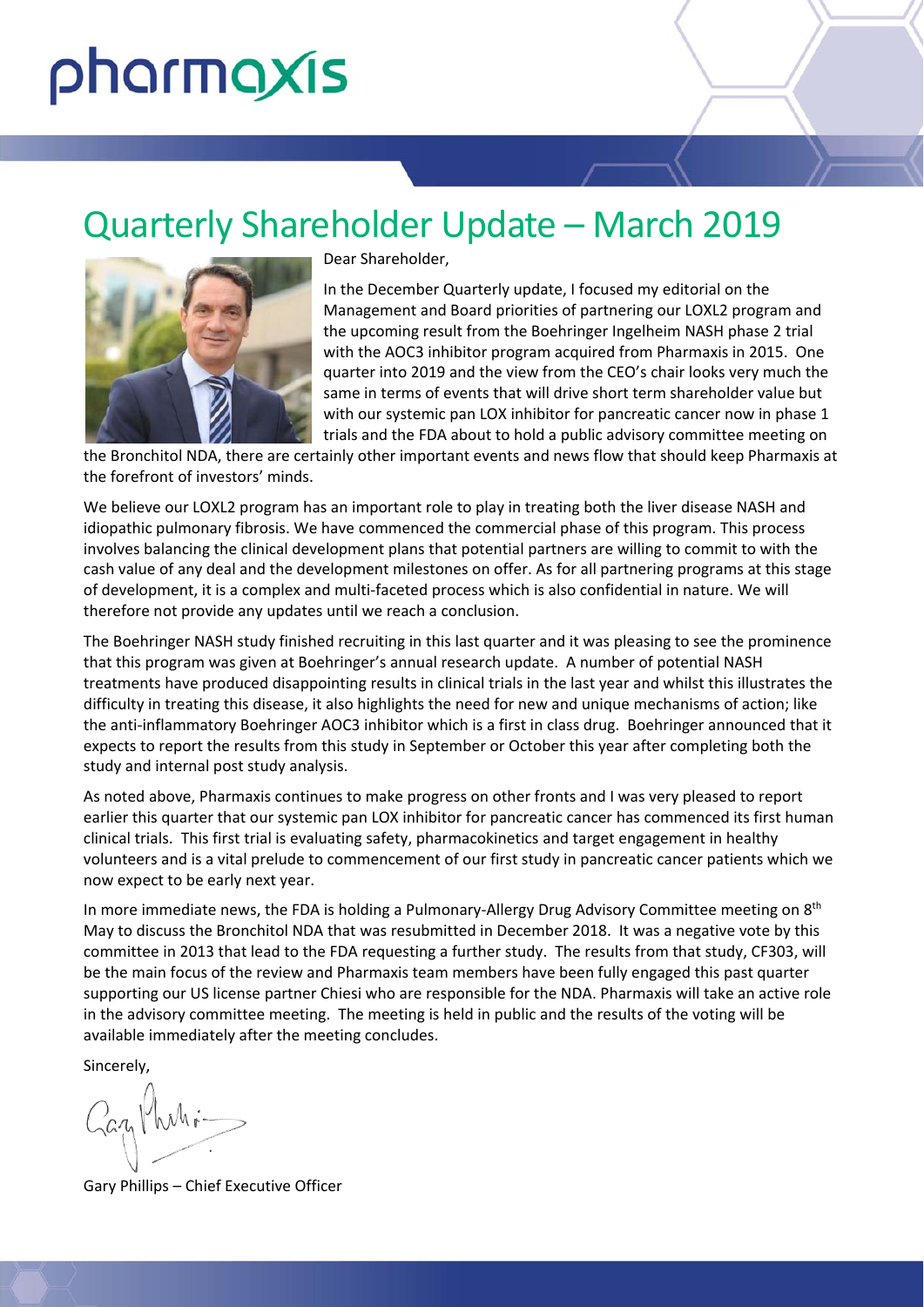# Drug discovery

### **Boehringer Ingelheim development of BI 1467335 (formerly known as PXS‐ 4728A)**

Boehringer Ingelheim is developing BI 1467335, a drug it acquired from Pharmaxis in 2015, for two indications – the liver disease Non‐Alcoholic Steatohepatitis (NASH) and the eye disease diabetic retinopathy (DR). Boehringer initiated phase 2a proof of clinical principle trials for NASH in August 2017 and DR in January 2018. The achievement of these development milestones resulted in Pharmaxis receiving a total of €28 million (A\$42 million) in the 2018 financial year.

In February 2019 Pharmaxis announced completion of enrollment of Boehringer's phase 2a clinical trial in NASH.

Non‐alcoholic fatty liver disease (NAFLD), the most common liver disorder in Western industrialized nations, and its more serious form NASH, is highly prevalent amongst patients with type 2 Diabetes. NASH is a major cause of liver fibrosis and cirrhosis and is an area of high unmet medical need with no treatments currently available. The high prevalence of type 2 diabetes and obesity is expected to make NASH one of the most common causes of advanced liver disorders in coming decades. 25% of the general adult population in the world has NAFLD and the prevalence of NASH has been found to range from 1.5% to 6.45% in current research, a number twice as high as 20 years ago.

The phase 2a NASH trial is a multi‐centre, double‐ blind design in 114 patients with clinical evidence of NASH. The trial is being conducted in nine countries across North America and Europe. The primary objectives are to establish proof of clinical principle, investigate suitable dosing, and to evaluate the safety of BI 1467335. Patients have been randomised to either one of four dosages of BI 1467335 or to placebo for a 12‐week treatment period followed by a 4‐week observation period. At its recent annual press briefing Boehringer advised it expects to report data in September or October. A subsequent Phase 2b study will seek to confirm and extend these findings.

Diabetic retinopathy is the leading cause of vision‐ loss in adults. Of an estimated 285 million people

with diabetes mellitus worldwide, approximately one third have signs of DR and of these, a further one third is vision‐threatening. The DR trial is scheduled to complete early in the first half of 2020.

Boehringer has total responsibility for the development program of BI 1467335 and Pharmaxis receives payments upon achievement of certain development milestones. The total development milestones in the deal (€419m /A\$625m), would be payable to Pharmaxis should both indications be approved.

A global project manager from Boehringer presented at the Pharmaxis Investor Research Briefing held in November 2018 – the presentation was recorded and is available [here](http://www.pharmaxis.com.au/investor-centre/news/view/pharmaxis-investor-reserach-briefing-20-november-2018).

### **LOXL2 inhibitor program**

The Lysyl Oxidase Like 2 (LOXL2) enzyme is fundamental to the fibrotic cascade that follows chronic inflammation in the liver disease NASH, cardiac fibrosis, kidney fibrosis, and idiopathic pulmonary fibrosis (IPF), and it also plays a role in some cancers.

The Pharmaxis drug discovery group developed two small molecule inhibitors to the LOXL2 enzyme which have now completed phase 1 clinical trials and 3 month toxicology studies. In January 2019 Pharmaxis announced that for both compounds, doses that resulted in 85% or greater inhibition of the target enzyme in the phase 1 studies were below the human equivalent No Observed Adverse Effect Level doses in all toxicity studies and therefore demonstrated an adequate safety margin to start phase 2 studies of up to 3 months in length.

The Pharmaxis LOXL2 program is one of the very few truly anti‐fibrotic mechanisms in clinical development. The excellent pharmacokinetic parameters and the significant and long lasting inhibition of the target LOXL2 enzyme showed that these compounds are best‐in‐class. Subsequent to completion of the data package including the phase 1 trials and the three month tox studies, the program has entered the commercialisation stage.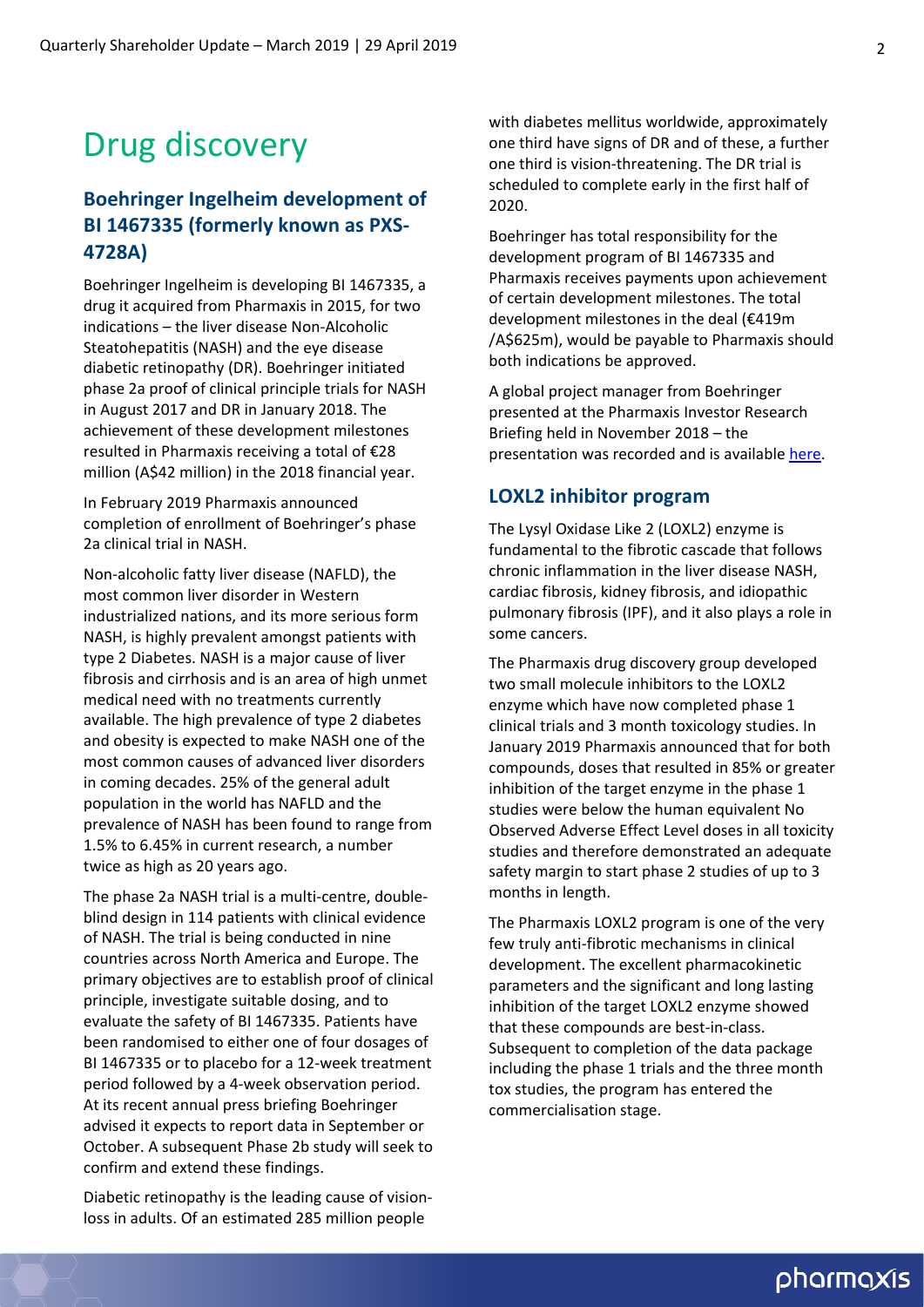### **LOX oral inhibitor program**

In addition to the SSAO inhibitor (BI 1467335) and the LOXL2 program, Pharmaxis is progressing two lysyl oxidase (LOX) programs from its amine oxidase chemistry platform, both of which are planned to partner after phase 2 clinical trials.

The most advanced LOX program has developed an oral once‐a‐day drug that inhibits all lysyl oxidase family members (LOX, LOXL1, 2, 3 & 4).

The compound successfully cleared pre‐clinical safety and toxicity studies in the third quarter of 2018 and has shown significant reductions in fibrosis in in‐vivo models of kidney fibrosis, lung fibrosis, myelofibrosis and pancreatic cancer. It is suited to the treatment of severe fibrosis as well as cancer with prominent stroma (connective tissue) or fibrotic metastatic niches.

In February 2019 Pharmaxis announced dosing of the first subject in a Phase 1 clinical trial. The double‐blind placebo controlled study consists of two stages. The first single ascending dose stage (SAD) will be conducted in 40 healthy subjects divided into five groups with each taking a different single dose or placebo. The second multiple ascending dose stage (MAD) will be conducted in 16 healthy subjects divided into two groups with each group receiving a different dose or placebo for 14 days. The SAD stage of the clinical trial is due to report in June 2019 and the MAD stage will report later in the year.

The compound is currently undergoing three month tox studies, and additional animal models of pancreatic cancer and myelofibrosis with the aim of being ready to commence phase 1c/2 study in pancreatic cancer patients by early 2020.

### **LOX topical inhibitor program**

The Company's other LOX program has developed a drug for topical application with the potential for use in scar revision, keloid scarring and scarring from burn wounds.

A lead candidate has been selected and is currently in pre‐clinical development including initial stability of the topical formulation, ongoing evaluation in various disease models of scarring and tox studies.

The program aims to commence phase 1 studies in early 2020 and is planning to conduct the trial

in healthy volunteers with scarring so as to be able to simultaneously test clinical efficacy.

## Bronchitol and Aridol

Bronchitol® is an inhaled dry powder for the treatment of cystic fibrosis (CF) and has been the subject of three large scale global clinical trials conducted by Pharmaxis. The product is approved and marketed in Europe, Russia, Australia and several other countries.

Aridol® is an innovative lung function test designed to help doctors diagnose and manage asthma. Aridol is approved for sale in Australia, major European countries, the United States and South Korea.

### **United States**

The Company's US partner Chiesi Group (Chiesi) is responsible for the commercialisation of Bronchitol in the United States. Following resubmission of the Bronchitol New Drug Application (NDA) to the US Food and Drug Administration (FDA) by Chiesi in December 2018, the FDA recently advised it will convene a Pulmonary‐Allergy Drugs Advisory Committee (PADAC) meeting on 8 May 2019 (US time) to make recommendations on the use of Bronchitol® for adult cystic fibrosis patients in the United States.

PADAC reviews and evaluates available data concerning the safety and effectiveness of marketed and investigational human drug products for use in the treatment of pulmonary disease and diseases with allergic and/or immunologic mechanisms and makes appropriate recommendations to the Commissioner of Food and Drugs.

The Committee consists of a core of 11 voting members including the Chair. Members and the Chair are selected by the Commissioner from among authorities knowledgeable in the fields of pulmonary medicine, allergy, clinical immunology, and epidemiology or statistics.

The specific questions to be asked of the Committee will be advised by the FDA closer to the meeting date.

Pharmaxis is supporting Chiesi in its preparations for the PADAC meeting.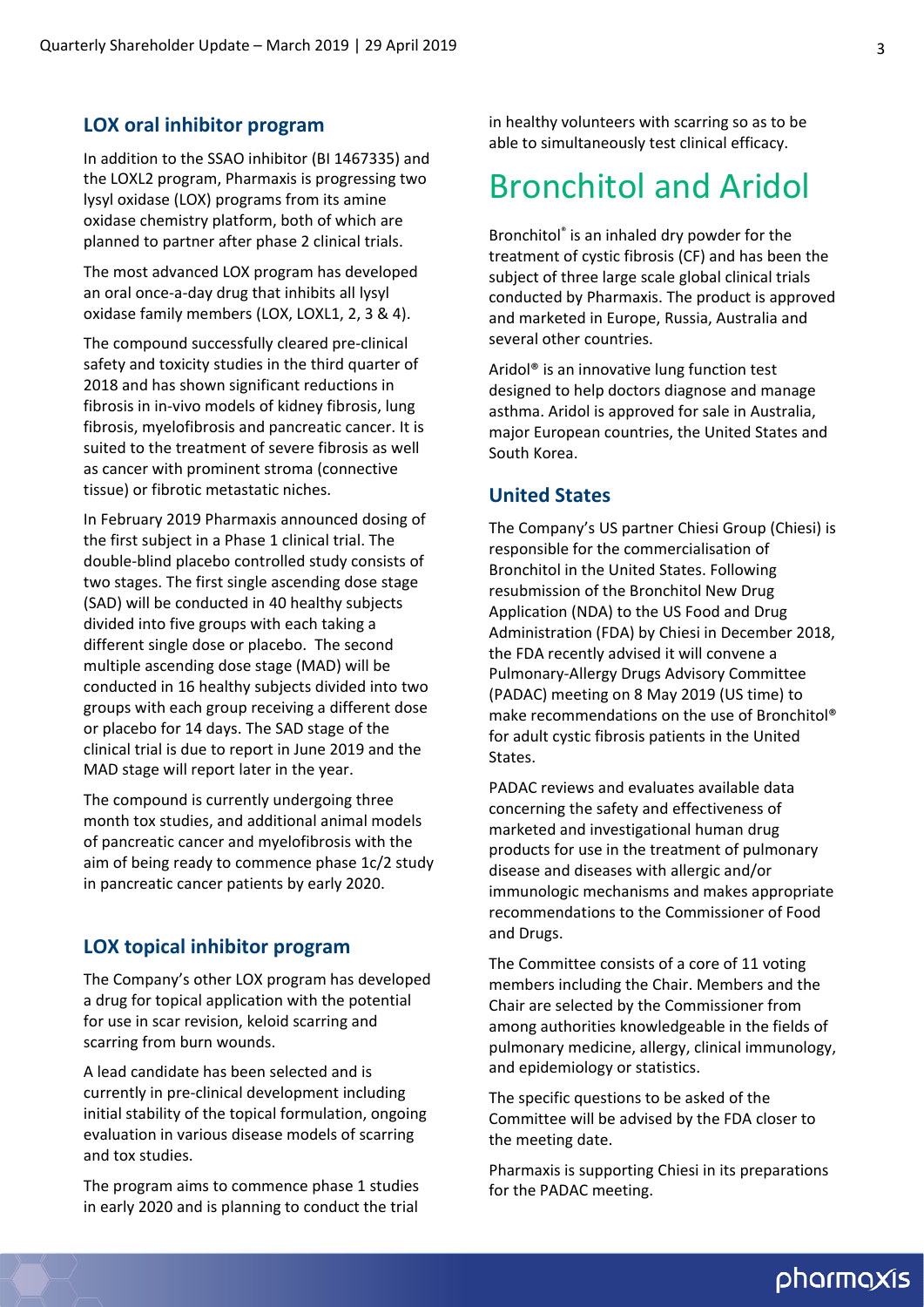The NDA resubmission responds to the matters raised by the FDA in its Complete Response Letter issued in March 2013 and includes the results of the phase 3 clinical trial conducted after consultation with the FDA. Pharmaxis expects the FDA review process to take between six and twelve months from the resubmission date.

Subject to approval, Pharmaxis will receive a US\$10 million milestone payment on the commercial launch of Bronchitol in the US, mid to high teen percentage royalties and will be the exclusive supplier of Bronchitol for the US market.

### **Western Europe**

In the EU, Chiesi is the Pharmaxis exclusive Bronchitol distributor for the markets of the UK, Ireland, Germany and Italy.

Pharmaxis also markets Bronchitol in Austria, Denmark and Sweden via its German based logistics provider, and Spain via an exclusive distributor.

### **Other territories**

Bronchitol is sold in Australia by Pharmaxis and in Turkey, the Czech Republic and Russia by exclusive distributors.

Russia represents a potential significant opportunity for Bronchitol which was approved for both adult and paediatric CF patients in 2016. Pharmaxis has navigated the process to have Bronchitol reimbursed nationally and from 1 January 2019 national reimbursement was granted by the Russian Ministry of Health.

### **Bronchitol sales**

Bronchitol sales for the three and nine months ended 31 March 2019 and 31 March 2018 are as follows:

| \$'000                               | <b>Three months</b> |         | <b>Nine months</b> |         |  |
|--------------------------------------|---------------------|---------|--------------------|---------|--|
|                                      | 2019<br>2018        |         | 2019               | 2018    |  |
| <b>Australia</b>                     | 239                 | 287     | 782                | 655     |  |
| Western<br><b>Europe</b>             | 936                 | 963     | 1,017              | 2,007   |  |
| Russia &<br>Eastern<br><b>Europe</b> | 125                 | 72      | 158                | 131     |  |
| <b>Total</b>                         | \$1,300             | \$1,322 | \$1,957            | \$2.793 |  |

The increase in Australian sales for the nine months reflects the widened government reimbursement for Bronchitol granted on 1<sup>st</sup> January 2018.

During the current quarter the Company made sales to Chiesi for the UK, German and Italian markets.

Sales to Russia & Eastern Europe related to the Turkish market place. The next order for Russia is now expected to ship in the June quarter.

Pharmaxis distributors typically order Bronchitol on a six monthly basis.

### **Aridol**

Aridol was relaunched in the US in December 2018 by Pharmaxis' exclusive distributer in North America, Methapharm Inc., who are experts in the specialist respiratory diagnostic market.

In June 2018 Pharmaxis filed an approval submission to Canadian authorities. The Company expects the approval process to conclude in mid‐ 2019.

### **Aridol sales**

Aridol sales for the three and nine months ended 31 March 2019 and 31 March 2018 are as follows:

| \$'000                | <b>Quarter</b> |       | <b>Nine months</b> |         |  |
|-----------------------|----------------|-------|--------------------|---------|--|
|                       | 2019           | 2018  | 2019               | 2018    |  |
| <b>Australia</b>      | 105            | 97    | 340                | 309     |  |
| <b>Europe</b>         | 277            | 243   | 733                | 656     |  |
| <b>USA</b>            |                |       | 659                |         |  |
| South<br><b>Korea</b> | 252            | 81    | 482                | 436     |  |
| <b>Total</b>          | \$634          | \$421 | \$2,214            | \$1,401 |  |

### **Corporate**

### **Subscribe to our emails**

If you would like to be advised directly by email each time Pharmaxis issues a media release, please [subscribe](http://www.pharmaxis.com.au/investor-centre/subscribe/) at our website.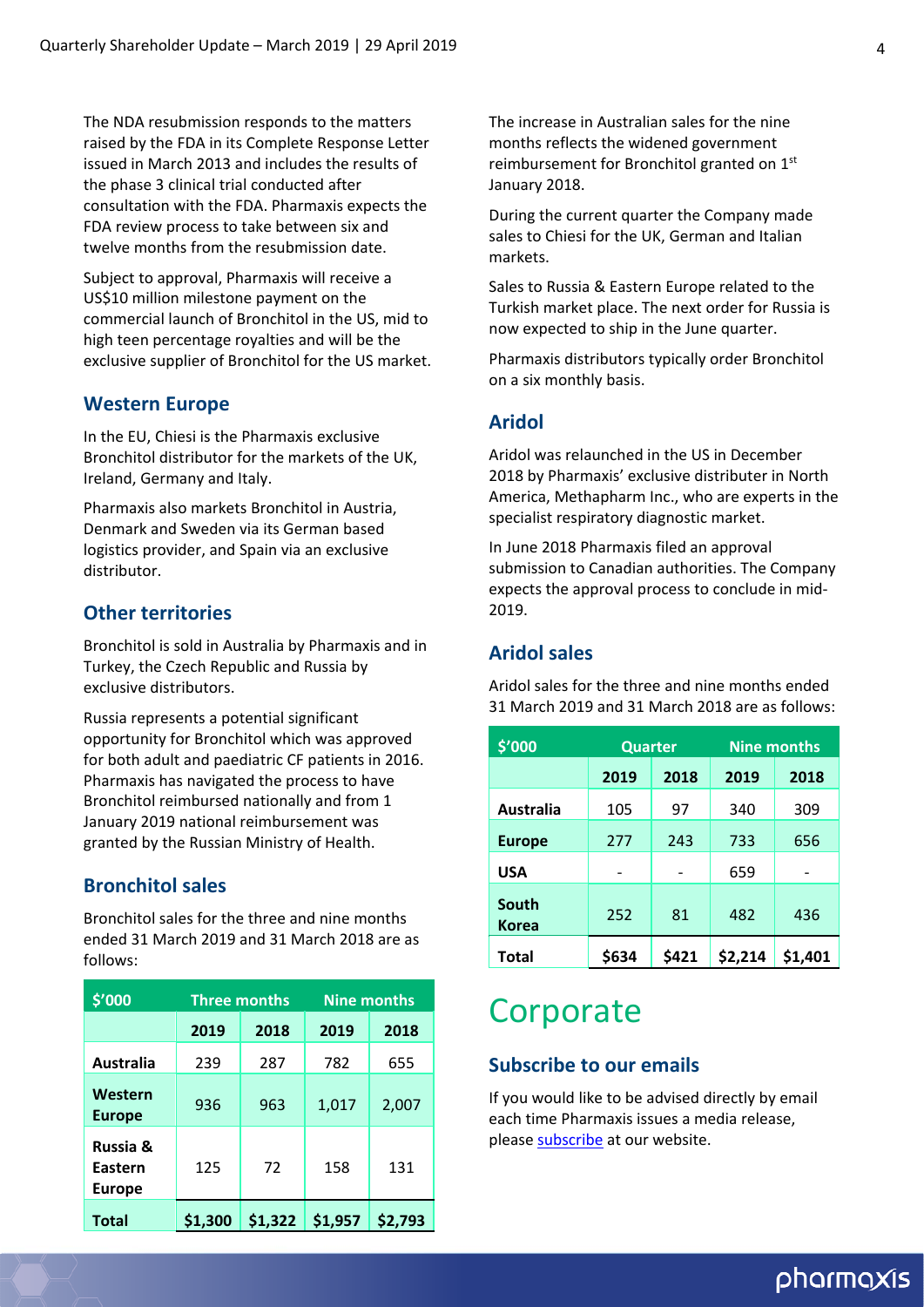# Financials

### **Key financial metrics**

| A\$'000                           | <b>Three months ended</b> |          | <b>Nine months ended</b> |           |  |
|-----------------------------------|---------------------------|----------|--------------------------|-----------|--|
| (unaudited)                       | 31-Mar-19<br>31-Mar-18    |          | 31-Mar-19                | 31-Mar-18 |  |
| <b>Income statements</b>          |                           |          |                          |           |  |
| Sales of Bronchitol & Aridol      | 1,934                     | 1,743    | 4,171                    | 4,194     |  |
| Milestones from sale of drug      |                           | 15,239   |                          | 42,130    |  |
| <b>Total revenue</b>              | 2,333                     | 17,276   | 5,283                    | 48,620    |  |
| Total expenses                    | (8,662)                   | (9, 122) | (24, 199)                | (34, 554) |  |
| Net profit (loss) after tax       | (6, 329)                  | (8, 154) | (18, 916)                | 14,074    |  |
| Segment results - adjusted EBITDA |                           |          |                          |           |  |
| <b>Bronchitol &amp; Aridol</b>    | (1, 405)                  | (1, 141) | (3, 194)                 | (2,588)   |  |
| New drug development              | (3, 303)                  | 11,581   | (9, 226)                 | 32,453    |  |
| Corporate                         | (947)                     | (884)    | (3,045)                  | (12, 519) |  |
| <b>Total</b>                      | (5,655)                   | 9,556    | (15, 599)                | 17,346    |  |
| <b>Statement of cash flows</b>    |                           |          |                          |           |  |
| Cash inflow/ (outflow) from:      |                           |          |                          |           |  |
| Operations                        | (6, 114)                  | 10,279   | (16, 394)                | 14,918    |  |
| Investing activities              | (295)                     | (369)    | (857)                    | (604)     |  |
| <b>Financing activities</b>       | (465)                     | (447)    | 21,307                   | (1, 310)  |  |
| Total cash generated/(used)       | (6, 874)                  | 9,463    | 4,056                    | 13,004    |  |
| <b>Cash at bank</b>               | 35,129                    | 34,508   | 35,129                   | 34,508    |  |

### **Highlights**

- Revenue
	- o Sales for the quarter include shipments to Chiesi for the German, UK and Italian markets.
	- o Sales for the nine months include the relaunch of Aridol in the US.
	- o In comparing the revenue with the prior comparable periods please note the milestone from sale of drug in the March 2018 quarter related to a milestone received from Boehringer Ingelheim on the commencement of a phase 2a clinical trial in diabetic retinopathy.
- Expenses
	- o Compared to the prior quarter, reduced drug development expenses, clinical trials expenses and reduced unrealised foreign currency exchange losses were partly offset by increased overhead costs transferred from inventory.
	- o Total expenses for the comparable nine months included \$9.6 million of costs incurred in the December quarter of 2017 associated with changes to the collaboration agreement with Synairgen.
- Cash
	- o Investing activities for the quarter included \$212,000 to acquire new research equipment and software for drug discovery.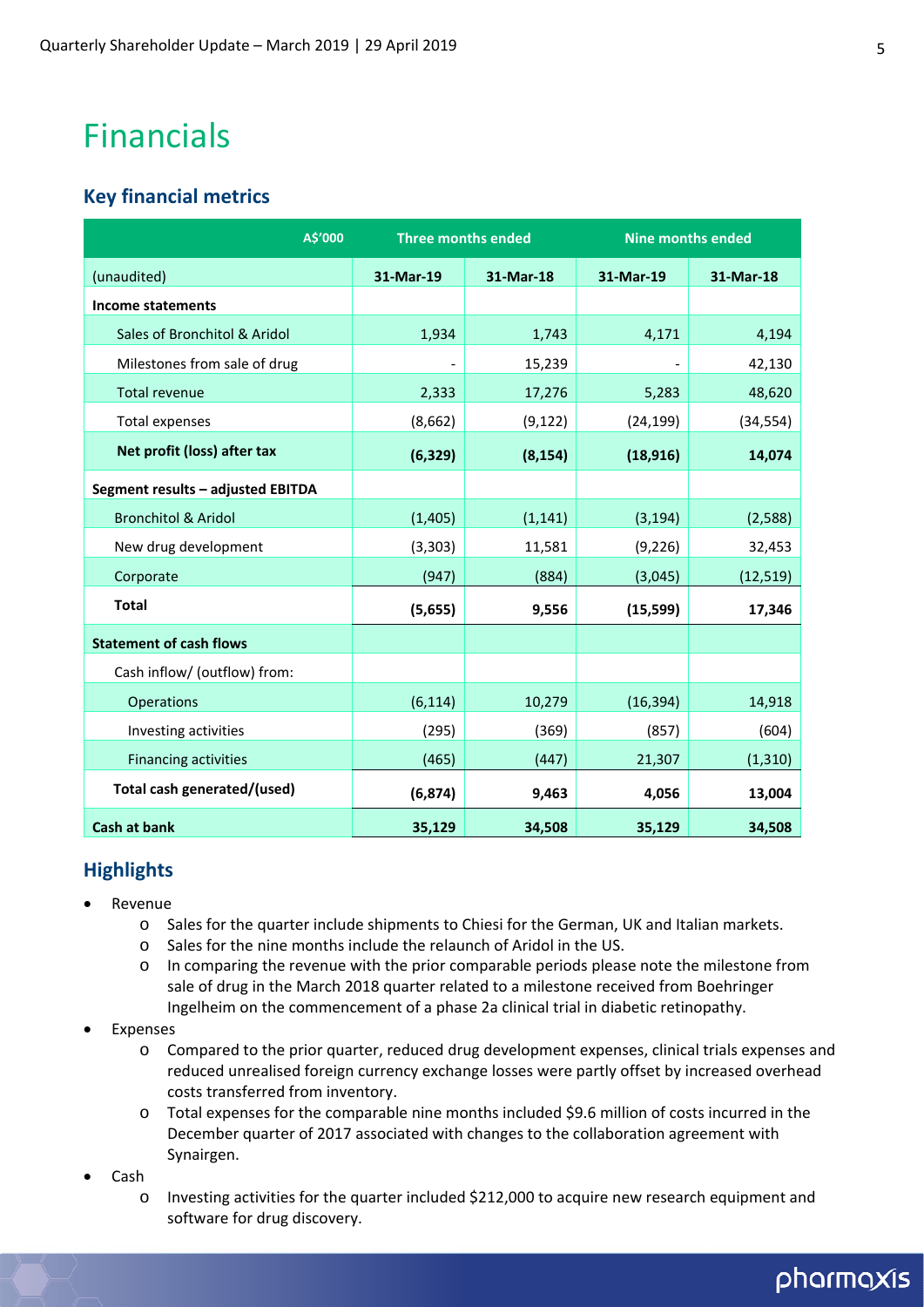### **Segment information**

| A\$'000                         | Segment information - three months ended |                          |                          |                          |                                   |                          |                          |          |
|---------------------------------|------------------------------------------|--------------------------|--------------------------|--------------------------|-----------------------------------|--------------------------|--------------------------|----------|
| (unaudited)                     | 31-Mar-19                                |                          |                          | 31-Mar-18                |                                   |                          |                          |          |
| <b>Income</b><br>statements     | <b>Bronchitol &amp;</b><br><b>Aridol</b> | New drug<br>development  | Corporate                | <b>Total</b>             | <b>Bronchitol &amp;</b><br>Aridol | New drug<br>development  | Corporate                | Total    |
| Revenue                         |                                          |                          |                          |                          |                                   |                          |                          |          |
| Sale of Bronchitol              | 1,300                                    |                          |                          | 1,300                    | 1,322                             |                          |                          | 1,322    |
| Sale of Aridol                  | 634                                      |                          |                          | 634                      | 421                               |                          |                          | 421      |
|                                 | 1,934                                    |                          |                          | 1,934                    | 1,743                             |                          |                          | 1,743    |
| Milestones from<br>sale of drug |                                          |                          |                          |                          | ۰                                 | 15,239                   | 0                        | 15,239   |
| Tax credit                      | $\overline{\phantom{a}}$                 | $\overline{\phantom{a}}$ | $\overline{\phantom{a}}$ | $\overline{\phantom{a}}$ | $\qquad \qquad \blacksquare$      | $\overline{\phantom{a}}$ | $\overline{\phantom{a}}$ |          |
| Other revenue                   | 6                                        | $\overline{\phantom{a}}$ | 128                      | 134                      | 5                                 |                          | 120                      | 125      |
|                                 | 1,940                                    | $\blacksquare$           | 128                      | 2,068                    | 1,748                             | 15,239                   | 120                      | 17,107   |
| <b>Expenses</b>                 |                                          |                          |                          |                          |                                   |                          |                          |          |
| Employee costs                  | (1, 566)                                 | (752)                    | (465)                    | (2,783)                  | (1, 499)                          | (696)                    | (445)                    | (2,640)  |
| <b>Clinical trials</b>          | ٠                                        | (795)                    |                          | (795)                    | (24)                              | (1,076)                  | ٠                        | (1, 100) |
| Drug discovery                  | $\overline{\phantom{0}}$                 | (1, 591)                 | $\overline{\phantom{a}}$ | (1,591)                  |                                   | (1,788)                  | $\overline{\phantom{a}}$ | (1,788)  |
| Other expenses                  | (1,779)                                  | (165)                    | (610)                    | (2, 554)                 | (1, 366)                          | (98)                     | (559)                    | (2,023)  |
| Total expenses                  | (3, 345)                                 | (3, 303)                 | (1,075)                  | (7, 723)                 | (2,889)                           | (3,658)                  | (1,004)                  | (7, 551) |
| <b>Adjusted EBITDA</b>          | (\$1,405)                                | ( \$3,303)               | (5947)                   | ( \$5,655)               | (51, 141)                         | \$11,581                 | ( \$884)                 | \$9,556  |

#### **Commentary for the quarter**

- Bronchitol & Aridol:
	- o Sales of Bronchitol and Aridol are discussed in commentary above.
	- o Other expenses for the quarter included an expense of \$753,000 (\$9,000 credit in the comparative quarter) representing the net transfer of manufacturing labour and overhead to and from inventory as product is first manufactured and then subsequently sold to distributors and customers.
- New drug development:
	- o The Company does not expect to qualify for an R&D tax credit in 2019 due to total revenue for the year expected to exceed the \$20 million cap.
	- o Clinical trial expenses relate to the phase 1 trials being conducted in the LOXL2 program which completed in the December 2018 quarter (\$348,000; \$1.1 million in 2018)) and the phase 1 trial for the LOX oral program that commenced in the current quarter (\$436,000).
	- o Drug discovery expenses include work on the LOXL2 program (\$74,000 for the quarter; \$509,000 in 2017), the LOX oral program (\$815,000 for the quarter; \$536,000 in 2018) and the LOX topical program (\$493,000 for the quarter; nil in 2018).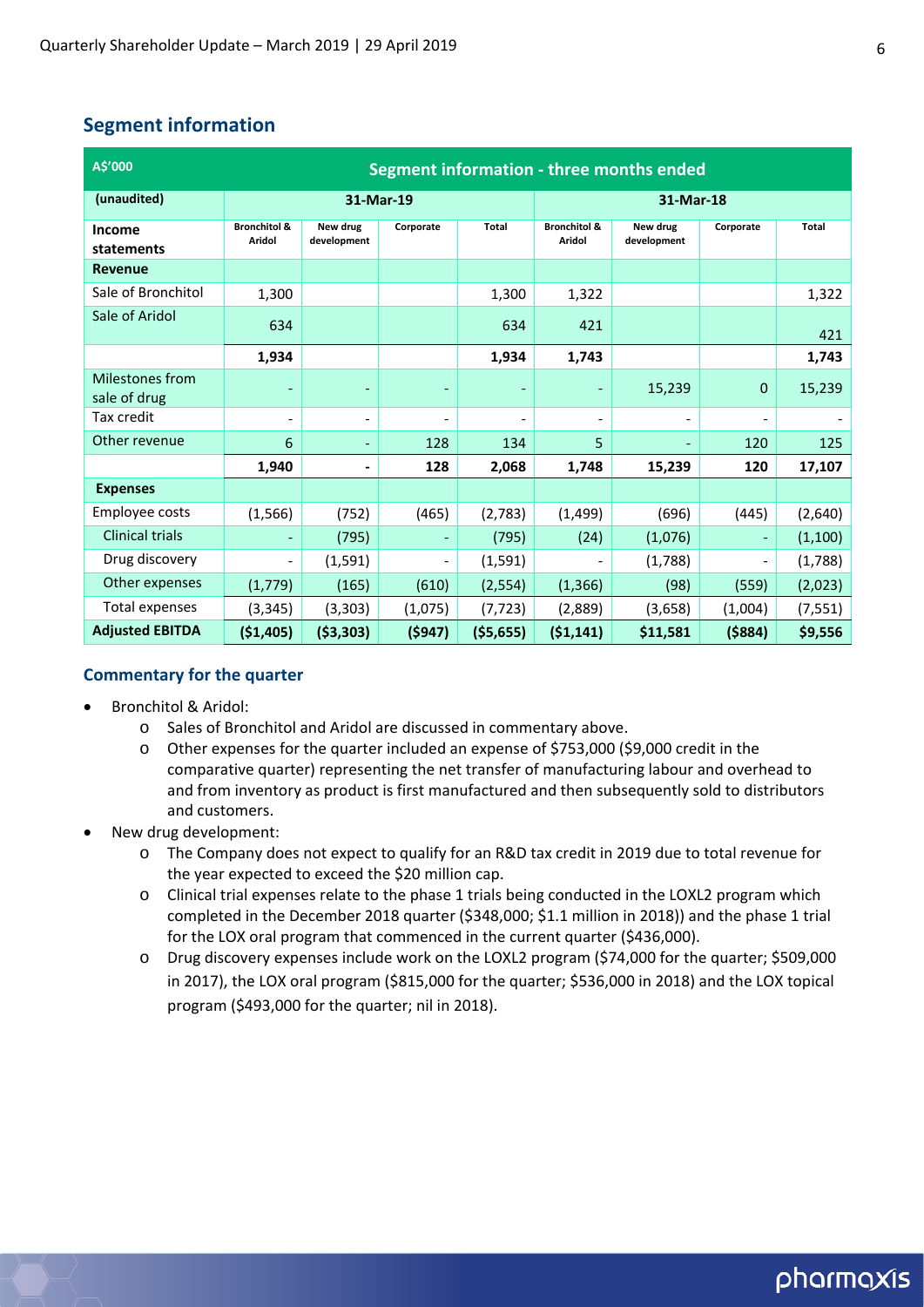| A\$'000                         | Segment information - nine months ended |                          |                          |             |                                   |                          |                          |           |
|---------------------------------|-----------------------------------------|--------------------------|--------------------------|-------------|-----------------------------------|--------------------------|--------------------------|-----------|
| (unaudited)                     | 31-Mar-19                               |                          |                          | 31-Mar-18   |                                   |                          |                          |           |
| Income statements               | <b>Bronchitol &amp;</b><br>Aridol       | New drug<br>development  | Corporate                | Total       | <b>Bronchitol &amp;</b><br>Aridol | New drug<br>development  | Corporate                | Total     |
| <b>Revenue</b>                  |                                         |                          |                          |             |                                   |                          |                          |           |
| Sale of Bronchitol              | 1,957                                   | $\overline{\phantom{a}}$ | $\overline{\phantom{a}}$ | 1,957       | 2,793                             | $\overline{\phantom{a}}$ | $\overline{\phantom{0}}$ | 2,793     |
| Sale of Aridol                  | 2,214                                   |                          | $\overline{\phantom{a}}$ | 2214        | 1,401                             |                          |                          | 1,401     |
|                                 | 4,171                                   | $\blacksquare$           | $\overline{\phantom{0}}$ | 4,171       | 4,194                             | $\overline{\phantom{0}}$ | ٠                        | 4,194     |
| Milestones from sale<br>of drug |                                         | $\overline{\phantom{a}}$ |                          |             |                                   | 42,130                   |                          | 42,130    |
| Clinical<br>reimbursement       |                                         | $\qquad \qquad -$        | $\overline{\phantom{a}}$ |             | 1,187                             |                          | $\overline{\phantom{0}}$ | 1,187     |
| Tax credit                      |                                         | ٠                        | $\overline{\phantom{a}}$ |             |                                   | 160                      | ٠                        | 160       |
| Other revenue                   | 20                                      |                          | 378                      | 398         | 182                               | 5                        | 349                      | 536       |
|                                 | 4,191                                   |                          | 378                      | 4,569       | 5,563                             | 42,295                   | 349                      | 48,207    |
| <b>Expenses</b>                 |                                         |                          |                          |             |                                   |                          |                          |           |
| <b>Employee costs</b>           | (4, 447)                                | (2, 166)                 | (1, 499)                 | (8, 112)    | (4, 205)                          | (2,031)                  | (1, 441)                 | (7,677)   |
| <b>Clinical trials</b>          | 621                                     | (1,857)                  | $\overline{\phantom{a}}$ | (1, 236)    | (190)                             | (2, 290)                 | $\overline{\phantom{0}}$ | (2,480)   |
| Drug discovery                  |                                         | (4, 792)                 | $\overline{\phantom{a}}$ | (4, 792)    |                                   | (5, 227)                 | $\overline{\phantom{a}}$ | (5, 227)  |
| Other expenses                  | (3, 559)                                | (411)                    | (1,924)                  | (5,894)     | (3,756)                           | (294)                    | (1,847)                  | (5,897)   |
| Change in<br>collaboration      |                                         |                          |                          |             |                                   | $\overline{\phantom{a}}$ | (9,580)                  | (9,580)   |
| <b>Total expenses</b>           | (7, 385)                                | (9, 226)                 | (3, 423)                 | (20, 034)   | (8, 151)                          | (9,842)                  | (12, 868)                | (30, 861) |
| <b>Adjusted EBITDA</b>          | ( \$3,194)                              | (59, 226)                | ( \$3,045)               | ( \$15,465) | (52, 588)                         | \$32,453                 | (\$12,519)               | \$17,346  |

### **Commentary for the nine months**

- Bronchitol & Aridol:
	- o Sales of Bronchitol and Aridol are discussed in commentary above.
	- o Clinical trial reimbursements and clinical trial costs ceased following completion of study CF303 in 2017.
	- o Positive clinical trials expense consisted of a \$621,000 unexpected refund from the clinical research organization that managed the CF303 clinical trial.
- New drug development:
	- o The milestones from sale of drug in the prior period relate to two milestones received from Boehringer Ingelheim on the commencement of phase 2a clinical trial in NASH and diabetic retinopathy.
	- o The Company does not expect to qualify for an R&D tax credit in 2019 due to total revenue for the year expected to exceed the \$20 million cap.
	- o Clinical trial expenses relate to the phase 1 trials being conducted in the LOXL2 program which completed in the December 2018 quarter (\$1.4 million; \$2.4 million in 2018)) and the phase 1 trial for the LOX oral program that commenced in the current quarter (\$484,000).
	- o Drug discovery expenditure for the period includes the LOXL2 program (\$804,000 compared to \$2.1 million in 2018), the LOX oral program (\$1.8 million compared to \$1.5 million in 2018) and the LOX topical program (\$943,000 compared to nil in 2018).
- Corporate:
	- o Note the \$9.6 million of costs incurred in 2018 associated with changes to the collaboration agreement with Synairgen.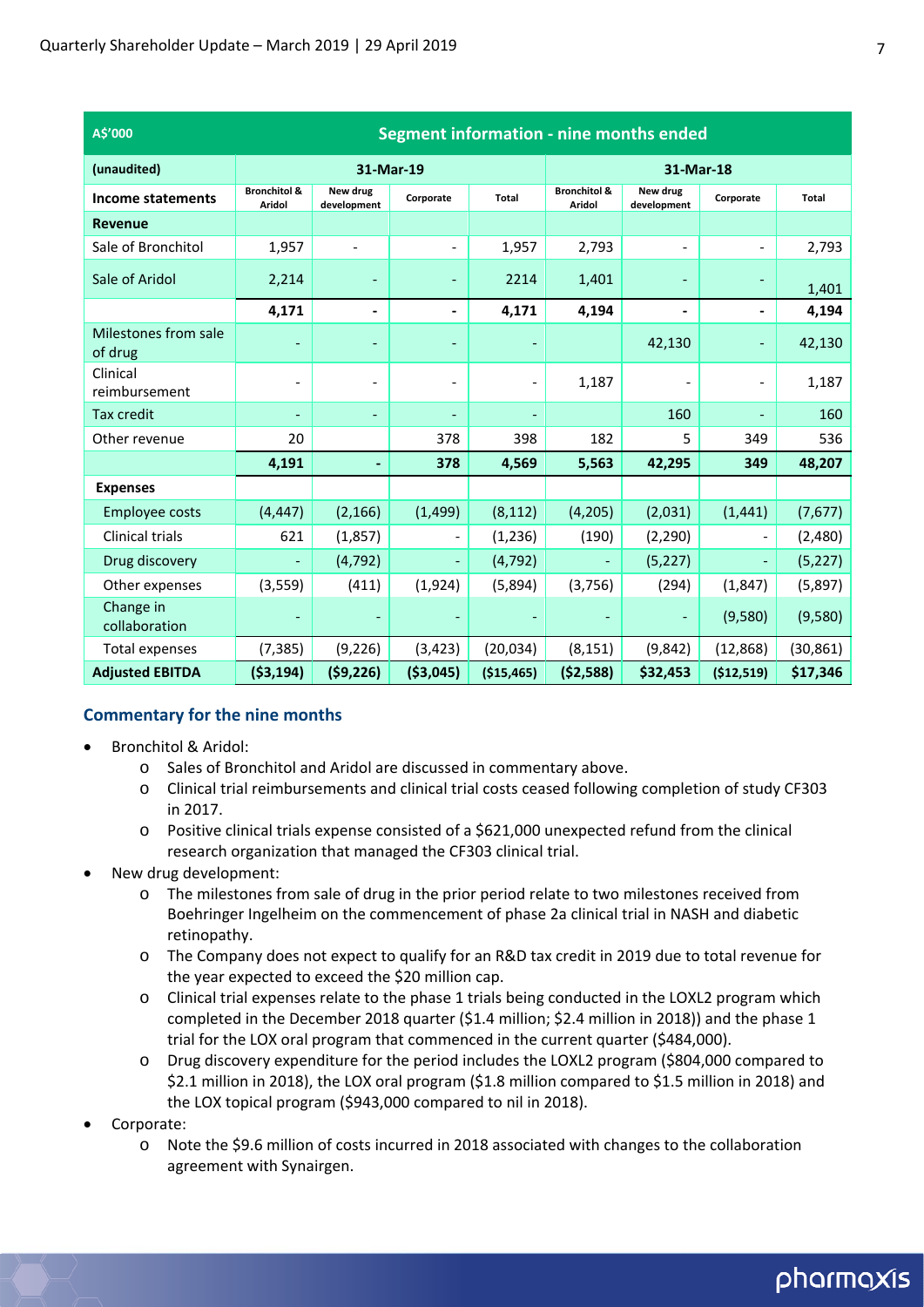### **Income statements**

| A\$'000                                                   | <b>Three months ended</b> |              | <b>Nine months ended</b> |           |  |
|-----------------------------------------------------------|---------------------------|--------------|--------------------------|-----------|--|
| (unaudited)                                               | 31-March-19               | 31-Dec-18    | 31-Dec-19                | 31-Dec-18 |  |
| Revenue                                                   |                           |              |                          |           |  |
| Revenue from sale of goods                                | 1,934                     | 1,743        | 4,171                    | 4,194     |  |
| Milestones from sale of drug                              |                           | 15,239       |                          | 42,130    |  |
| Clinical trial cost<br>reimbursements                     |                           | $\mathbf{1}$ |                          | 1,188     |  |
| Interest                                                  | 265                       | 169          | 714                      | 413       |  |
| Drug discovery service fee                                |                           |              |                          |           |  |
| R&D tax incentive                                         |                           |              |                          | 160       |  |
| Other                                                     | 134                       | 124          | 398                      | 535       |  |
| Total revenue                                             | \$2,333                   | \$17,276     | \$5,283                  | \$48,620  |  |
| <b>Expenses</b>                                           |                           |              |                          |           |  |
| Employee costs                                            | (3,085)                   | (2,933)      | (9,074)                  | (8, 582)  |  |
| Administration & corporate                                | (489)                     | (494)        | (1,687)                  | (1,822)   |  |
| Rent, occupancy & utilities                               | (359)                     | (329)        | (1,038)                  | (930)     |  |
| <b>Clinical trials</b>                                    | (794)                     | (1, 100)     | (1, 235)                 | (2,480)   |  |
| Drug development                                          | (1, 591)                  | (1,788)      | (4, 792)                 | (5, 227)  |  |
| Sales, marketing & distribution                           | (227)                     | (348)        | (761)                    | (897)     |  |
| Safety, medical and regulatory<br>affairs                 | (138)                     | (200)        | (616)                    | (573)     |  |
| Manufacturing purchases                                   | (299)                     | (488)        | (931)                    | (1, 241)  |  |
| Other                                                     | (1,025)                   | (237)        | (871)                    | (616)     |  |
| Depreciation & amortisation                               | (662)                     | (787)        | (1,954)                  | (2, 352)  |  |
| Foreign currency exchange<br>gains & losses               | 130                       | (278)        | (1, 115)                 | 177       |  |
| <b>Finance costs</b>                                      | (123)                     | (140)        | (125)                    | (431)     |  |
| Costs in relation to change in<br>collaboration agreement |                           |              |                          | (9,580)   |  |
| <b>Total expenses</b>                                     | (8,662)                   | (9, 122)     | (24, 199)                | (34, 554) |  |
| Net profit (loss) before tax                              | (6, 329)                  | 8,154        | (18, 916)                | 14,066    |  |
| Income tax credit/(expense)                               |                           |              |                          | 8         |  |
| Net profit (loss) after tax                               | ( \$6,329)                | \$8,154      | (\$18,916)               | \$14,074  |  |